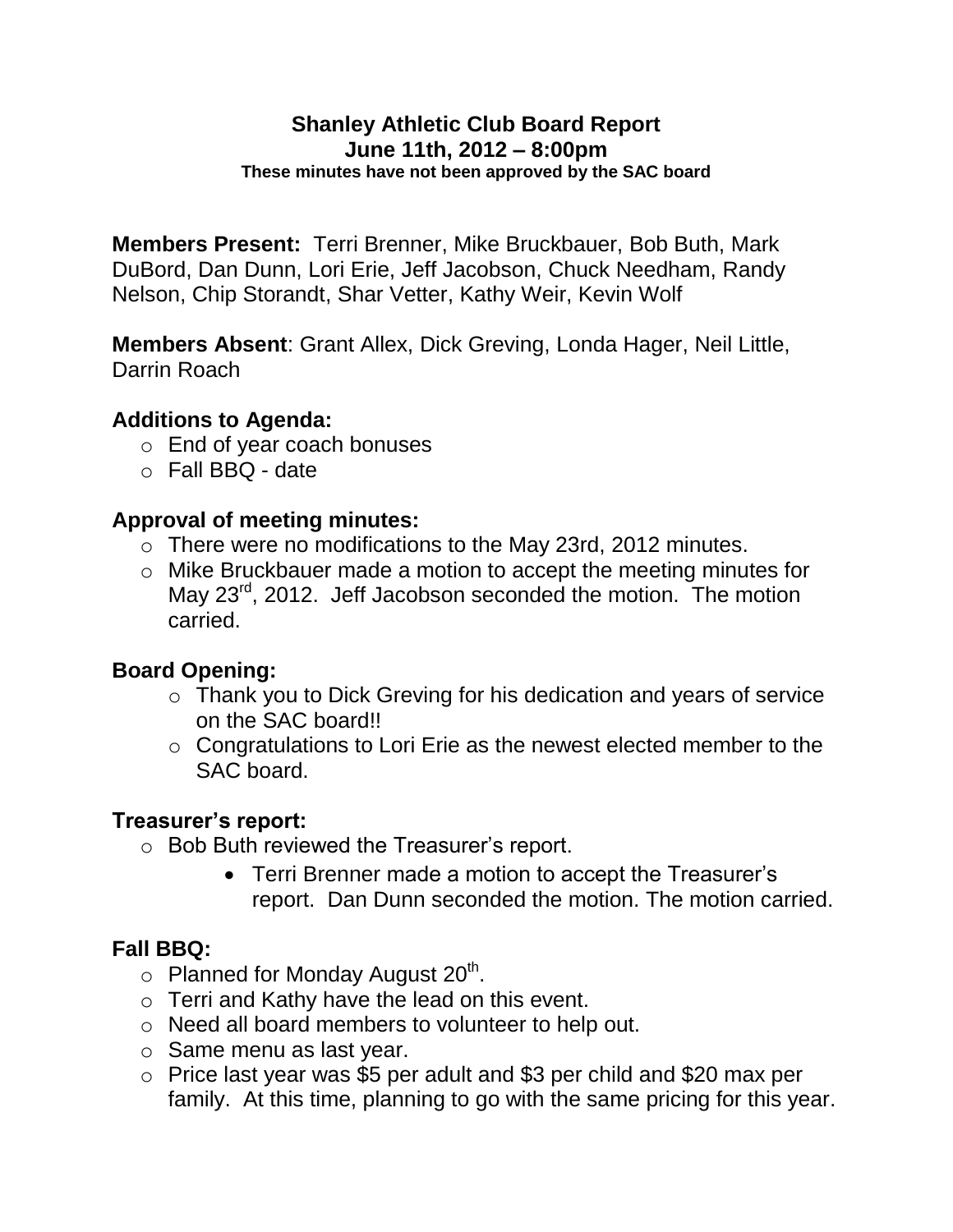o Discussion regarding T-Shirts. We have been ordering 100 each year.

# **Athletic Director's report**:

- $\circ$  Sports updates: Randy handed out a summary for the various spring sports teams.
	- Girls Soccer won State title!!
	- Baseball took second place at state.
	- Boys Golf took second place at state.
	- Boys and Girls Track and Field state meet good results at state. The girls scored the most points at a state meet since 1993.
- o Funding Requests:
	- State Soccer Banner SAC has purchased state title banners in the past. Cost is approximately \$100.
		- **Bob Buth made a motion to purchase the banner. Dan** Dunn seconded the motion. The motion carried.
	- iPad and case to use for stats for Volleyball, Boys and Girls Basketball, Boys and Girls Soccer, Softball and Baseball. The new stats program that the EDC is using was not compatible with the laptops last year. In addition, the EDC and Digital Scout are adding new features of Team and Conference home pages to keep stats on. We will need to be able to be compatible with this in the future. Cost is approximately \$896 for two iPads.
		- Discussion followed that proposed that we get three iPads. Two being 3G compatible and one being Wi-Fi only. Also discussed the need for a sturdy/protective case.
		- If was suggested that we make a motion not to exceed \$1,750 for the three units.
		- Dan Dunn made a motion to purchase three iPads and cases not to exceed \$1,750. Mark DuBord seconded the motion. The motion carried.
	- Follow-up on discussion regarding Barry Anderson approaching Randy about putting in a long jump pit for practice purposes.
		- One approach would be to make it 3-4 lanes wide so that hurdlers could also use it for practice. Randy checked on the price of this and it may be over \$100K.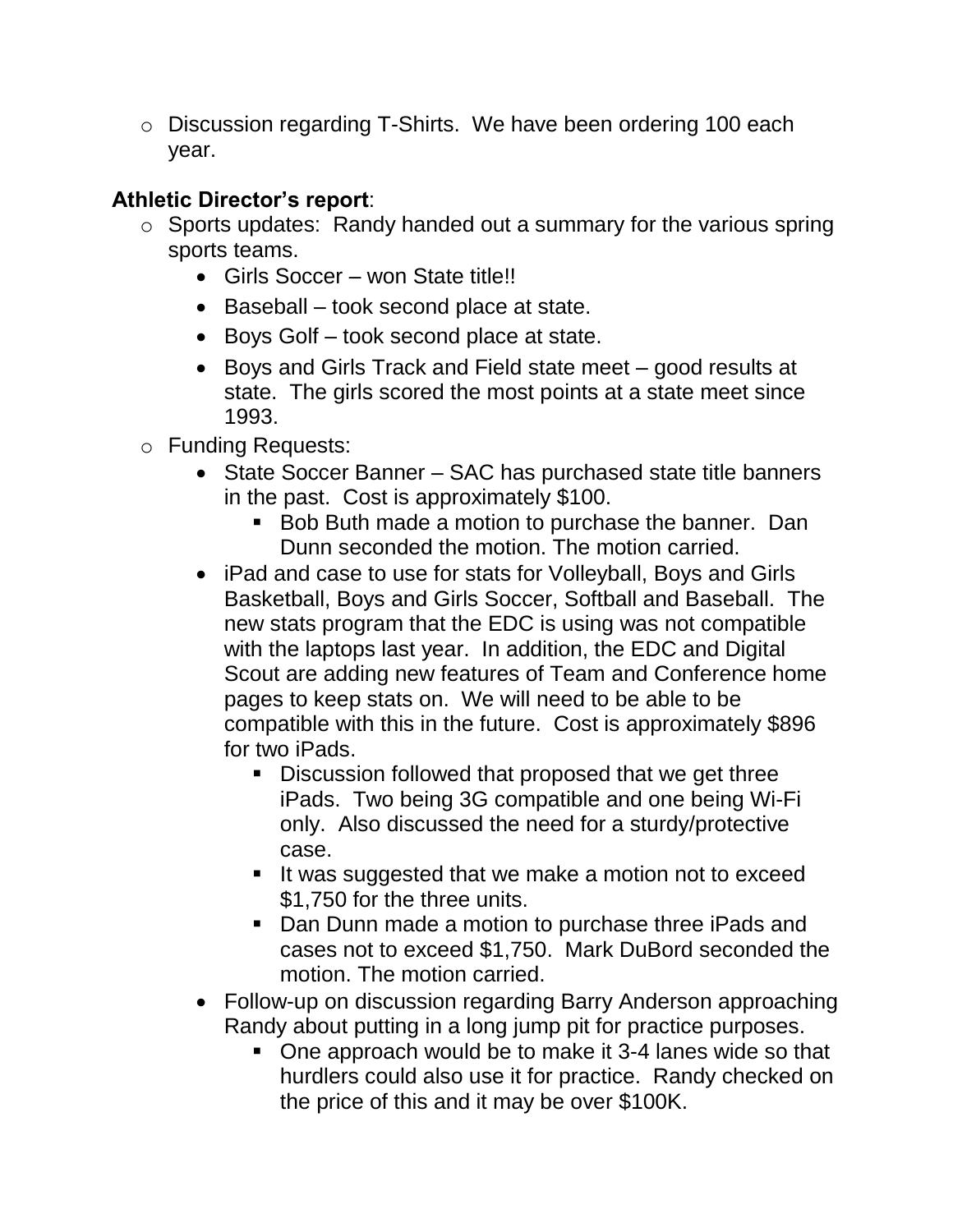- Randy will follow-up on the cost of just the long jump pit and pads for shot put and discus.
- Video streaming (Web casting) becoming very popular in high school sports. Randy requested that Mike Bruckbauer sit in on an upcoming meeting to review video streaming/web casting options.
	- Potential for ads to be placed next to the video streaming as additional revenue source for SAC.
- End of year coach bonuses. This is already in the budget for seven coaches at \$500 per coach. This has already been approved.
- Season Passes credit card style was used for 2011-2012. Costs for these are approximately \$250.
	- Chip Storandt made a motion to purchase these again for 2012-2013. Dan Dunn seconded the motion. The motion carried.
- Bonus for Randy Nelson the equivalent of \$500 was proposed to provide to Randy as a thank you.
	- **Dan Dunn made a motion to provide this bonus for** Randy. Mike Bruckbauer seconded the motion. The motion carried.

# **Membership Committee**:

- o We need to make sure a good mailing list is put together for the Fall BBQ.
- o A suggestion was made to promote the SAC during the Activities Student/Parent meetings in the early August time frame.

# **Roger Maris Celebrity Golf:**

- $\overline{\circ}$  Tournament scheduled for June 24<sup>th</sup> and 25<sup>th</sup>.
- o Still need some additional volunteers to help out. SAC provides volunteers for the brat and beer stations.
- o Contact Kevin Wolf if able to volunteer.

# **Discussion on additional spending**

- $\circ$  Have the ability to spend an additional \$5,000 and still maintain a \$4,000 balance to carry over into fall of 2012.
- $\circ$  Discussion was made to make an additional  $\frac{1}{2}$  payment on our press box debt (\$1,750) and the remainder to the coach's endowment.